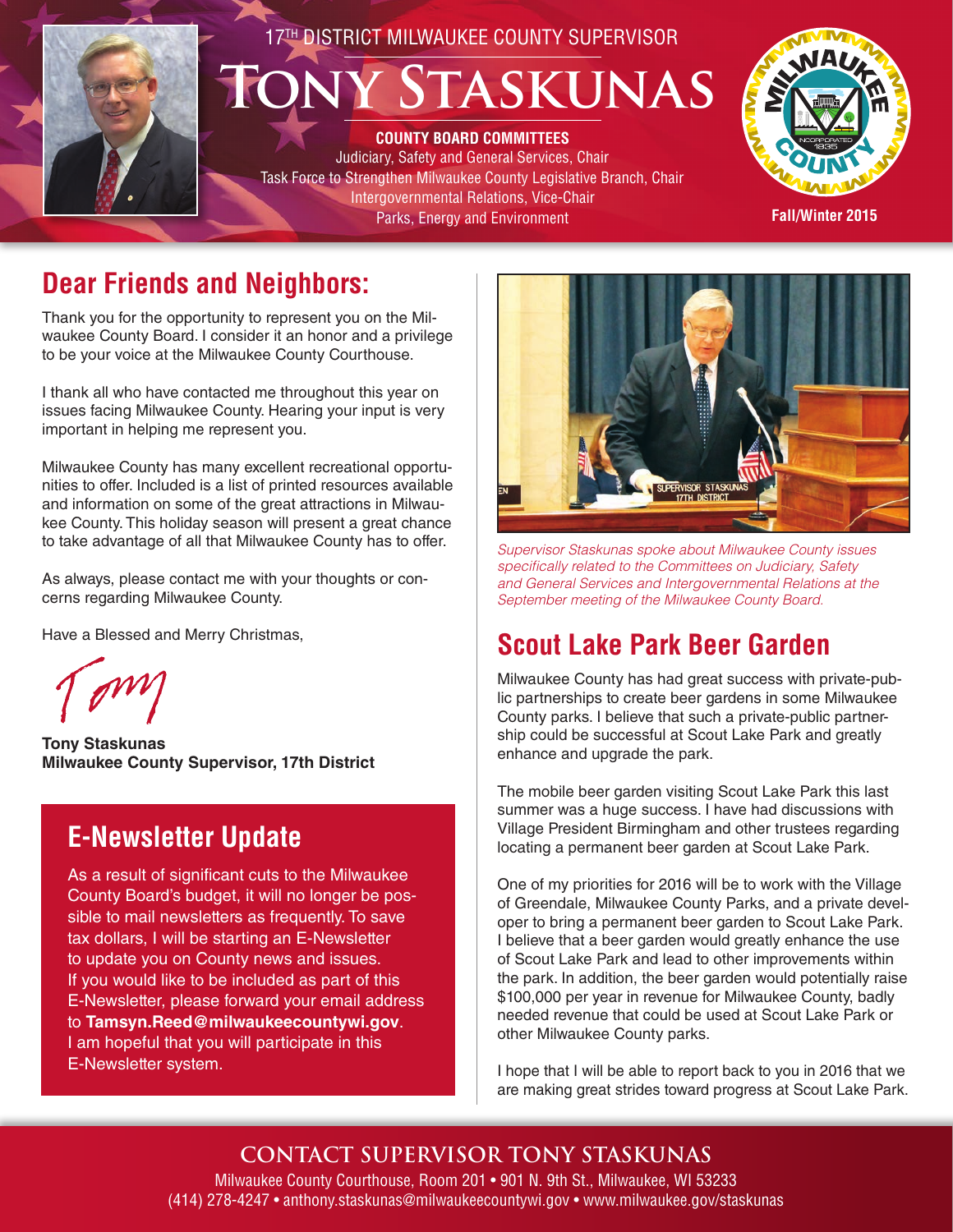#### **Grand Opening of the Greendale Historic Hose Tower**



*Supervisor Staskunas attends the grand opening celebration of the Historic Hose Tower with Greendale Village President James Birmingham, other village officials, and members of the Greendale Historical Society.*

On October 25th I was excited to attend the Grand Opening of the Historic Hose Tower in the Village of Greendale. The Historic Hose Tower is one of three public buildings that contribute to Greendale's National Landmark designation by the federal government.

The Hose Tower was built in 1939 and was used by the Greendale Volunteer Fire Department. Through a partnership with the Village of Greendale and the Greendale Historical Society, the Hose Tower has been restored and will now be used as a community center. Many village residents contributed their time and money to the restoration of the Hose Tower. I am pleased that Milwaukee County was able to participate in a small way with the contribution of Community Development Block Grant Funds.

Congratulations to the Village of Greendale, the Greendale Historical Society, and all Greendale residents on this wonderful achievement!



*Earlier this year Milwaukee County adopted the Sowing, Empowering and Eliminating Deserts of Food (S.E.E.D.) program in an effort to work toward eradicating food deserts throughout Milwaukee County. As part of the program, the Hunger Task Force will operate the Fresh Mobile Market (pictured above) to help ensure everyone has access to fresh fruit and vegetables.*

#### **Contact My Office to Obtain Free Milwaukee County Maps,Guides and Brochures!**



**County Destinations Guide • County Highway Maps County Golf Guides • County Bus Route Maps County Zoo Guide • Zoo Interchange Project Maps Milwaukee County At A Glance**

#### **Supporting Victims Of Crime**



*Supervisor Staskunas and Nina Salarno of Crime Victims United.*

On September 28, 2015, Milwaukee County Sheriff David A. Clarke, Jr. convened a group of elected officials and law enforcement to consider the creation of an organization dedicated to supporting the rights of crime victims. I was honored to be a part of this first meeting.

The Wisconsin organization will be based on Crime Victims United of California, created by Nina Salarno and her parents following the brutal murder of Ms. Salarno's sister in 1979. The Salarno family was then further victimized by having no voice and no role in the criminal justice system. The Salarno family decided to devote themselves to defending and enhancing the rights of crime victims and their families.

The mission of this task force in Wisconsin will be to create a safer, more effective criminal rehabilitation and re-entry system, and to establish and protect fundamental rights of crime victims and their families. I am excited to join with Sheriff Clarke in defending the rights of crime victims and their families and making sure that their rights are protected and their voices are heard as part of our criminal justice system.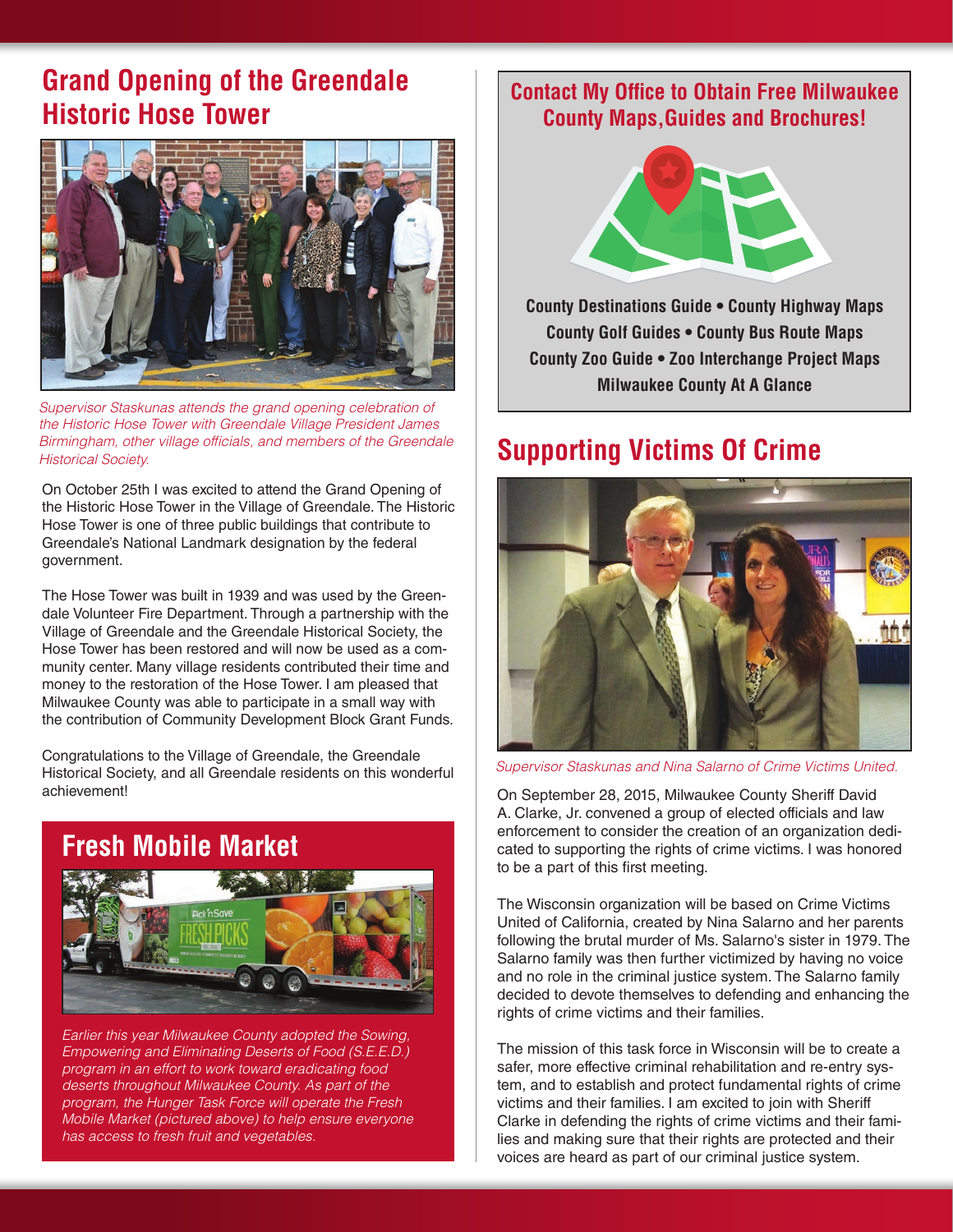#### **Wehr Nature Center's Accessible Amphitheater Is Now Open!**



The Wehr Nature Center amphitheater has been regraded and resurfaced for better access for all. It now features a new patio at the top center of the amphitheater, new amphitheater benches made of recycled plastic composite, and a new level path of permeable pavers connecting the amphitheater to accessible boardwalk. These changes will also aid in addressing the water quality in Mallard Lake and Root River. Funds for the project were raised by Friends of Wehr as part of its Accessibility Project.



*Personalized bricks and amphitheater benches available through Friends of Wehr!*

#### **Bus Stop Improvements**

As winter approaches, bus shelters become more and more important to the transit riders of Milwaukee County. Some of these projects include the installation of shel-



ters at high frequency stops as well as new pads that are jointly being installed thanks to the efforts of New Freedom and to local municipalities. To date, nearly 30 bus pads have been completed using New Freedom, 5310 grant funding. An additional 100+ pads have been improved using other revenue sources mostly by DOT and local municipalities. A few locations to look out for where shelters will be going up this fall include: S. 6th St. at National Ave. along Route 80, National Ave. at Caesar Chavez along Route 23 and the Blue Line, and Capitol Dr. at N. 60th St. along Route 62 and the Red Line. Each of these stops sees an average of 100+ riders per day. These shelters will ensure your protection from the elements in the cold months ahead.

#### **Annual Budget Public Hearing**



*Supervisor Staskunas and colleagues on the County Board listen to public testimony on November 2 at the Annual Public Hearing on the 2016 Milwaukee County Recommended Budget at the Mitchell Park Conservatory Domes. About 250 members of the public attended the hearing.*

### **Voter ID Rules**

Wisconsin law now requires a voter ID to vote. Plan now to make sure you have an acceptable photo ID to vote in the next elections, February 16th and April 5th.

#### **On Election Day, voters must show one of the following photo ID's before they can cast a ballot:**

- Wisconsin Driver's License
- Wisconsin State ID Card
- Military ID Card
- U.S. Passport Book or Card

#### **These forms of ID are also acceptable:**

- A Certificate of Naturalization, within 2 years of issuance
- Driver's License receipt of and ID Card receipt issued by WI DOT, within 45 days of issuance
- ID issued by a federally recognized Wisconsin Indian tribe
- A photo ID issued by a Wisconsin accredited university or college, or technical college, along with an enrollment verification document. Valid for 2 years from the date of issuance. (You should contact your local clerk, the Wisconsin Government Accountability Board, or your college or university for specifications.)

If you do not have a valid Wisconsin Driver's License or Sate ID, you can receive a free State ID from your local DMV if you specifically request it for voting purposes. If you do not have a birth certificate, the DMV can help with that as well. Please contact your local DMV for more information.